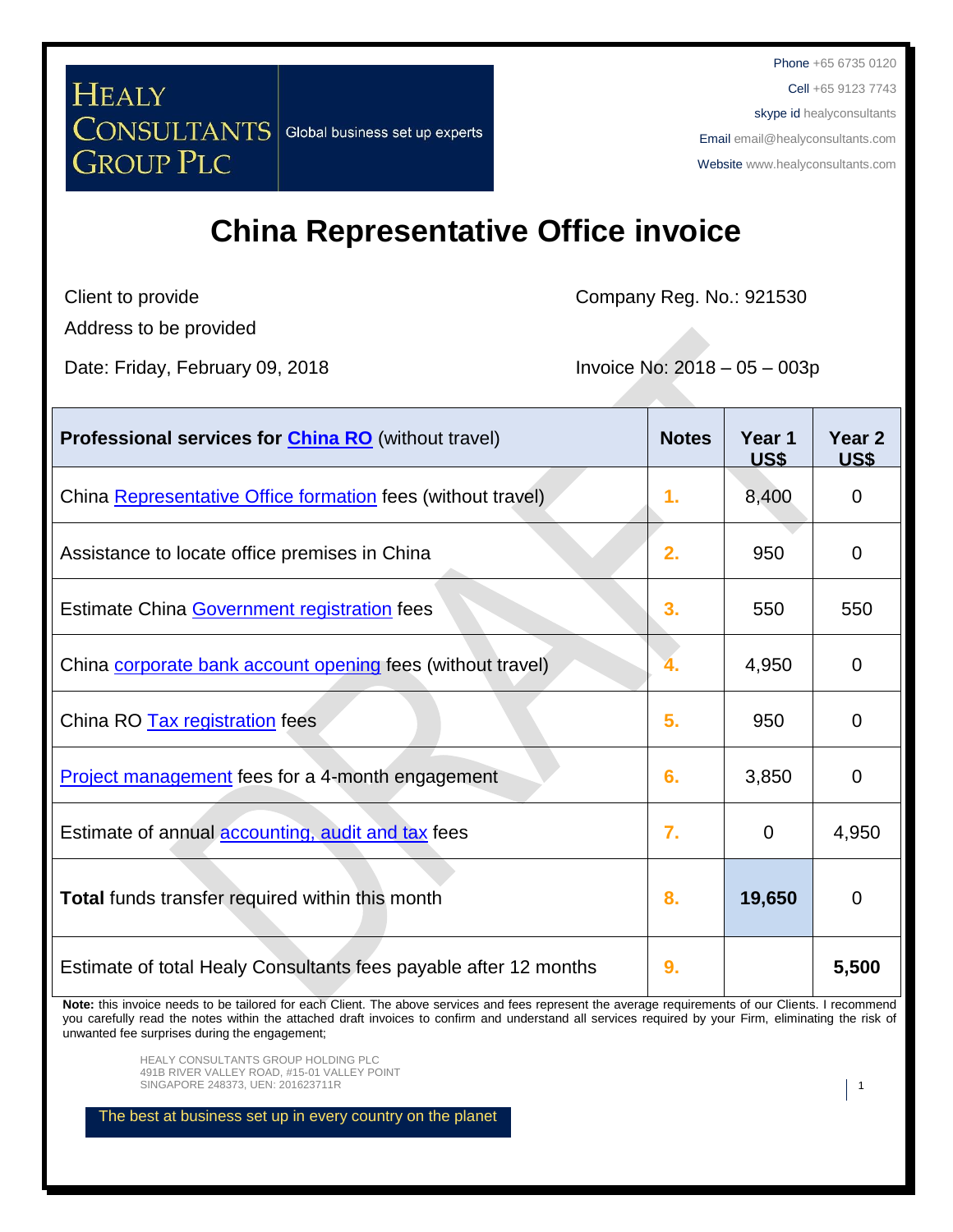Phone +65 6735 0120

Cell +65 9123 7743

skype id healyconsultants

Email [email@healyconsultants.com](mailto:EMAIL@HEALYCONSULTANTS.COM)

Websit[e www.healyconsultants.com](http://www.healyconsultants.com/)

# **China Representative Office invoice**

### *Notes to invoice above*

**GROUP PLC** 

**CONSULTANTS** Global business set up experts

**HEALY** 

**1.** Healy Consultants fees to efficiently and effectively complete Chinese representative office (RO) registration within [four months](http://www.healyconsultants.com/china-company-registration/fees-timelines/#timelines) by **i)** choosing the optimum regulatory license for our Client's business activities **ii)** reserving a name with [State Administration of Industry and Commerce](http://www.saic.gov.cn/english/) (click link); **iii)** settling our accountant and lawyer fees and **iv)** preparing a high quality representative office registration application for [State Administration of Industry and Commerce](http://www.saic.gov.cn/english/) and [Ministry of](http://english.mofcom.gov.cn/aarticle/policyrelease/internationalpolicy/200703/20070304475283.html)  [Commerce and Labor Department;](http://english.mofcom.gov.cn/aarticle/policyrelease/internationalpolicy/200703/20070304475283.html)

All [engagement fees](http://www.healyconsultants.com/company-registration-fees/) (click link) are agreed and paid up front and agree to the fees published on our country web pages. Consequently, there are no hidden fees, surprises or ambushes throughout the engagement. All engagement deadlines are agreed up front in the form of a [detailed project](http://www.healyconsultants.com/index-important-links/example-project-plan/)  [plan,](http://www.healyconsultants.com/index-important-links/example-project-plan/) mapping out [deliverables](http://www.healyconsultants.com/deliverables-to-our-clients/) by week throughout the engagement term;



Every week during the engagement, Healy Consultants will email our Client a detailed status [update.](http://www.healyconsultants.com/index-important-links/weekly-engagement-status-email/) Our Client is immediately informed of engagement problems together with solutions. Your dedicated engagement manager is reachable by phone, Skype, live chat and email and will communicate in your preferred language;

- **2.** Before representative office registration is complete, the Chinese Government must review and approve a lease agreement for office premises. If your Firm requires this service from Healy Consultants, our one-time fee amounts to US\$950. The monthly rent thereafter will be paid independently and directly to the landlord by our Client. An estimate of such a rental for a space of 10 sq. m. for one employee is US\$1,500 per month;
- **3.** This fee is an estimate of government costs payable during your Firm's engagement. For transparency purposes, all government fee payments will be supported by original receipts and invoices. Examples of government costs include **i)** reserving the RO name with the [State](http://www.saic.gov.cn/english/)  [Administration of Industry and Commerce](http://www.saic.gov.cn/english/) (click link); **ii)** applying for Business Approval with the State Administration of [Industry and Commerce;](http://www.saic.gov.cn/english/) **iii)** issuance of Capital Verification Report and **iv)** registering the RO with the [Ministry of Commerce and Labor Department.](http://english.mofcom.gov.cn/aarticle/policyrelease/internationalpolicy/200703/20070304475283.html) Following engagement completion, Healy Consultants will refund our Client any excess of funds received over actual Government costs paid;

HEALY CONSULTANTS GROUP HOLDING PLC 491B RIVER VALLEY ROAD, #15-01 VALLEY POINT SINGAPORE 248373, UEN: 201623711R 2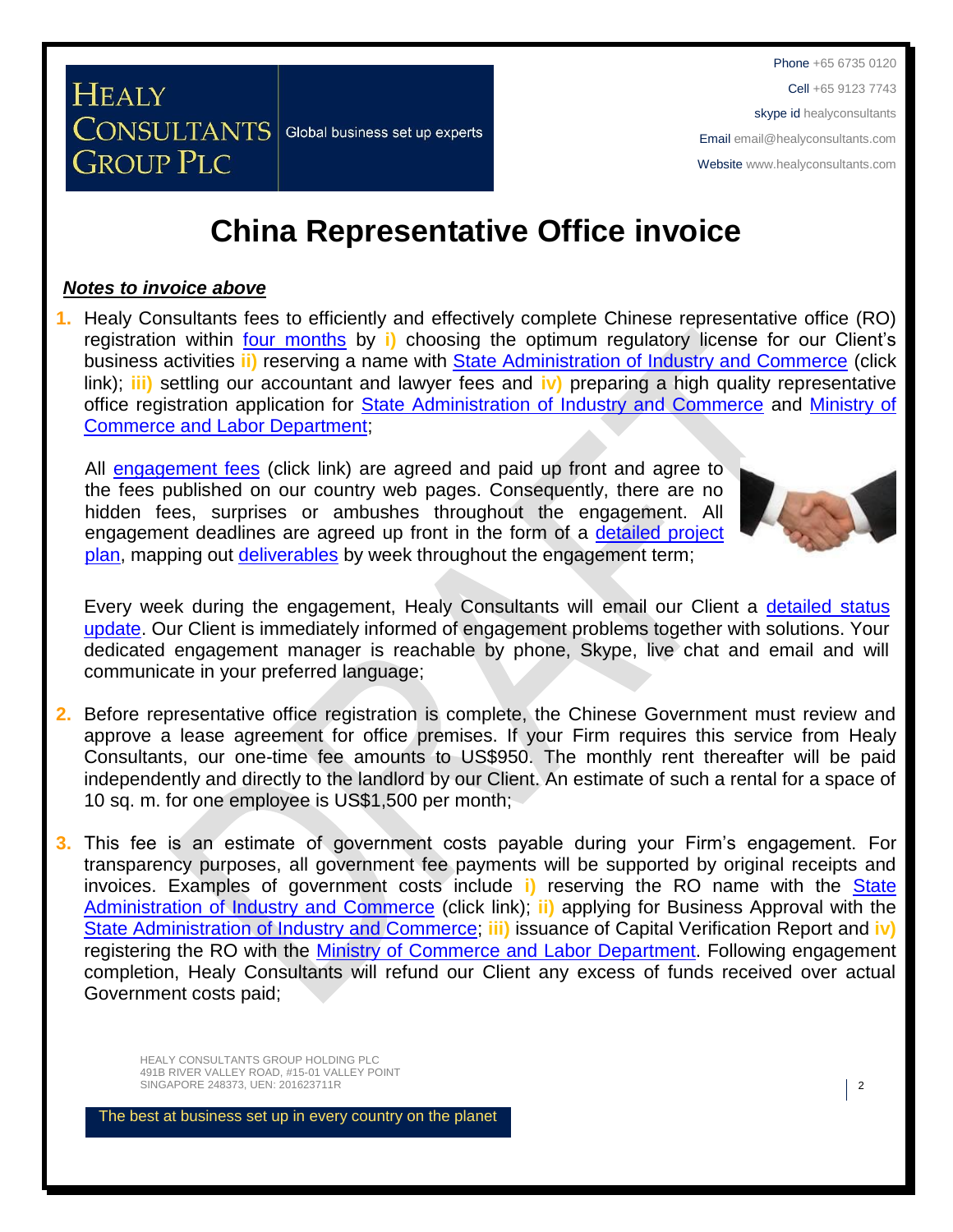## **China Representative Office invoice**

**4.** Healy Consultants will be pleased to open a Chinese corporate bank account without our Client travel. It is a time consuming task, and Healy Consultants will shelter our Client from the associated administrative challenges. As you can appreciate, it is a difficult task to obtain bank account approval through a newly formed representative office when shareholders, directors and bank signatories reside overseas. Healy Consultants will prepare a business plan for the bank to optimize the probability of corporate bank account approval. Depending on our Client's business and nationality, there is a 20% probability the banks will request a bank signatory to travel for a one-hour bank interview. Healy Consultants will try its best to negotiate with the bank for a travel exemption. If our Client must travel to Chinese for corporate bank account opening, Healy Consultants will refund our Client US\$950;

If our Client is not comfortable with only a Chinese corporate bank account, Healy Consultants will be pleased to open [an international corporate bank account](http://www.healyconsultants.com/international-banking/) (click link) outside of China. Examples include New York, Germany, Liechtenstein, Austria, Bulgaria, South Africa, Australia, London, South America or Dubai. All banks will be top tier banks in these countries with excellent internet banking services. Example of our global banking partners include HSBC, Standard Chartered Bank, Citibank, Barclays, Standard bank, ANZ bank, VTB bank, UBS, Credit Suisse;

The banks enjoy ultimate power of approval of corporate bank account applications. Consequently, guaranteed success is outside of Healy Consultants' control. What is inside our control is the preparation and submission of a high quality bank application that maximizes the likelihood of approval. To date, we enjoy a 100% approval record because of [our global banking relationships](http://www.healyconsultants.com/international-banking/corporate-accounts/) and determination.

Global banks continue to tighten corporate bank account opening procedures, their internal compliance departments completing more thorough due diligence of Clients. Consequently, our Clients should expect the bank account approval period to take up to 4 weeks. Furthermore, global banks now require evidence of proof of business in the country where the corporate bank account will be, including sales contracts or lease agreement;



**HEALY** 

**GROUP PLC** 

**CONSULTANTS** Global business set up experts





HEALY CONSULTANTS GROUP HOLDING PLC 491B RIVER VALLEY ROAD, #15-01 VALLEY POINT SINGAPORE 248373, UEN: 201623711R 3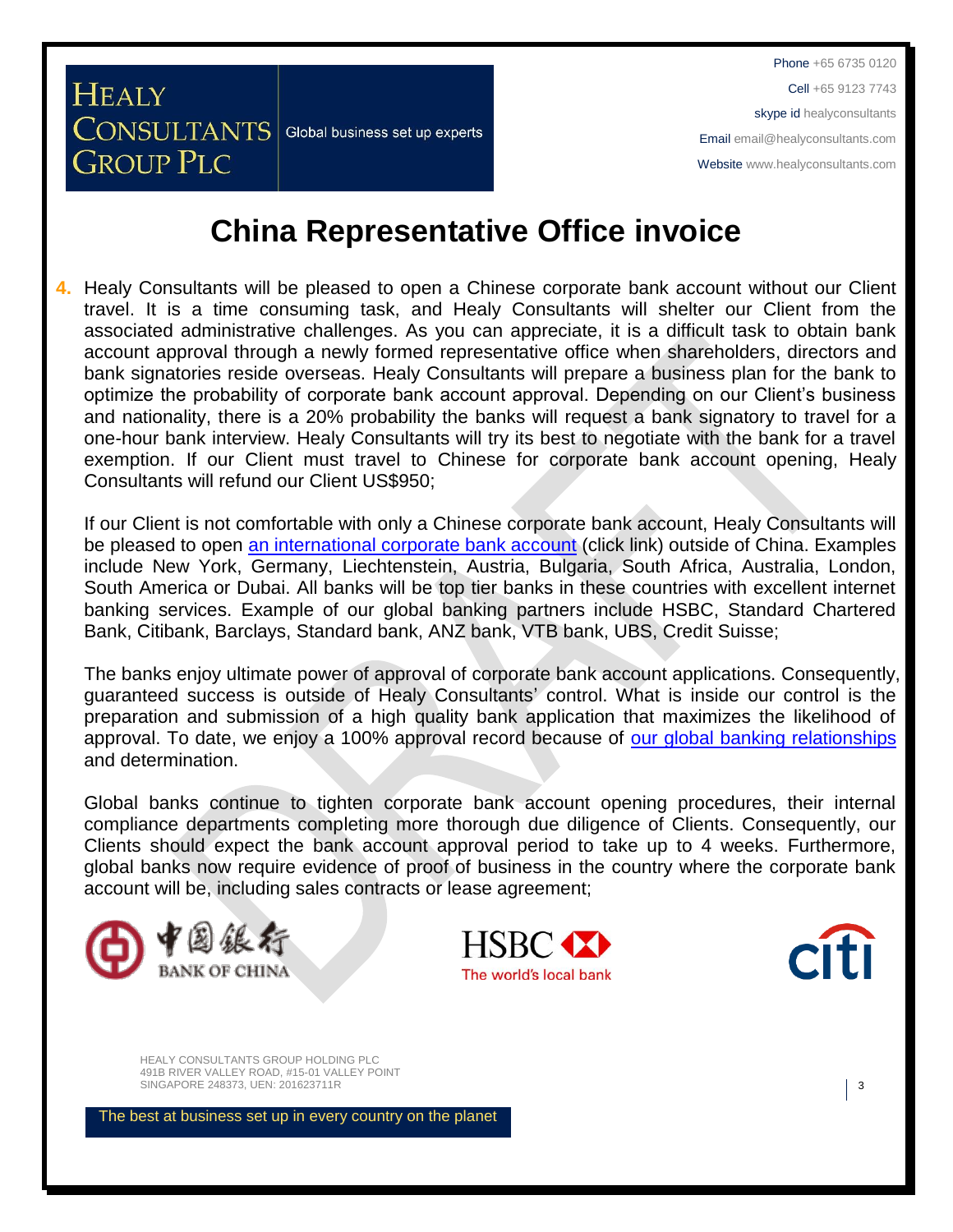### **China Representative Office invoice**

- **5.** In accordance with [Chinese Company Law](http://www.china.org.cn/government/laws/2007-06/06/content_1207345.htm) (click link), every Chinese RO is obliged to register for VAT, Business Tax and Corporate Income tax with the [State Administration of Taxation](http://www.chinatax.gov.cn/2013/n2925/) in order to have its registration status recognized;
- **6.** This cost includes Healy Consultants fees to thoroughly research and plan Chinese [business set](http://www.healyconsultants.com/china-company-registration/)  [up](http://www.healyconsultants.com/china-company-registration/) for our Client including **i)** payment of retainer fees to multiple lawyers, accountants and other consulting firms **ii)** preparation of a detailed [project plan](http://www.healyconsultants.com/index-important-links/example-project-plan/) with timelines **iii)** time taken to determine the optimum Chinese corporate structure, including preparation of a detailed comparison table of entities **iv)** ascertain the specific accounting, tax, [legal and compliance](http://www.healyconsultants.com/about-us/key-personnel/cai-xin-profile/) considerations **v)** finding solutions to [challenges that occur](http://www.healyconsultants.com/engagement-project-management/) throughout the engagement and **vi)** completing a detailed, 23 page [engagement strategy document](http://www.healyconsultants.com/engagement-strategy/) from all of the above;

This cost also includes Healy Consultant's fees to efficiently and effectively [project manage](http://www.healyconsultants.com/project-manage-engagements/) and timely complete our Client's engagement including **i)** injecting the paid up share capital on our Client's behalf and **ii)** collating and supervising the legalization and attestation of all documents **iii)**  weekly detailed [engagement status updates](http://www.healyconsultants.com/index-important-links/weekly-engagement-status-email/) to our Client and **iv)** weekly Friday conference call and **v)** finding solutions to unexpected challenges throughout the engagement;

Healy Consultants project management fees also include the time taken to devise the strategies as to how to **i)** minimise the [engagement period](http://www.healyconsultants.com/china-company-registration/fees-timelines/#timelines) **ii)** complete the engagement without our Client travelling **iii)** avoid the need for a [local Chinese shareholder](http://www.healyconsultants.com/support-services/) (if applicable) **iv)** minimise tax using a Chinese freezone (if applicable) and **v)** avoid the need for a specific regulatory license;

The [Chinese RO registration](http://www.healyconsultants.com/china-company-registration) is a long and complicated process for foreign investors. Healy

Consultants will liaise with multiple independent lawyers and accounting firms to ensure that **i)** your Firm complies with Chinese commercial regulations **ii)** your Firm's interests are well protected and **iii)** your Firm enjoys all possible tax benefits;





audit and tax obligations. Following receipt of a set of draft accounting numbers from your representative office, Healy Consultants will more accurately advise accounting fees. For a dormant representative office, Healy Consultants fees are only US\$950;

HEALY CONSULTANTS GROUP HOLDING PLC 491B RIVER VALLEY ROAD, #15-01 VALLEY POINT SINGAPORE 248373, UEN: 201623711R 4

**HEALY** 

**GROUP PLC** 

**CONSULTANTS** Global business set up experts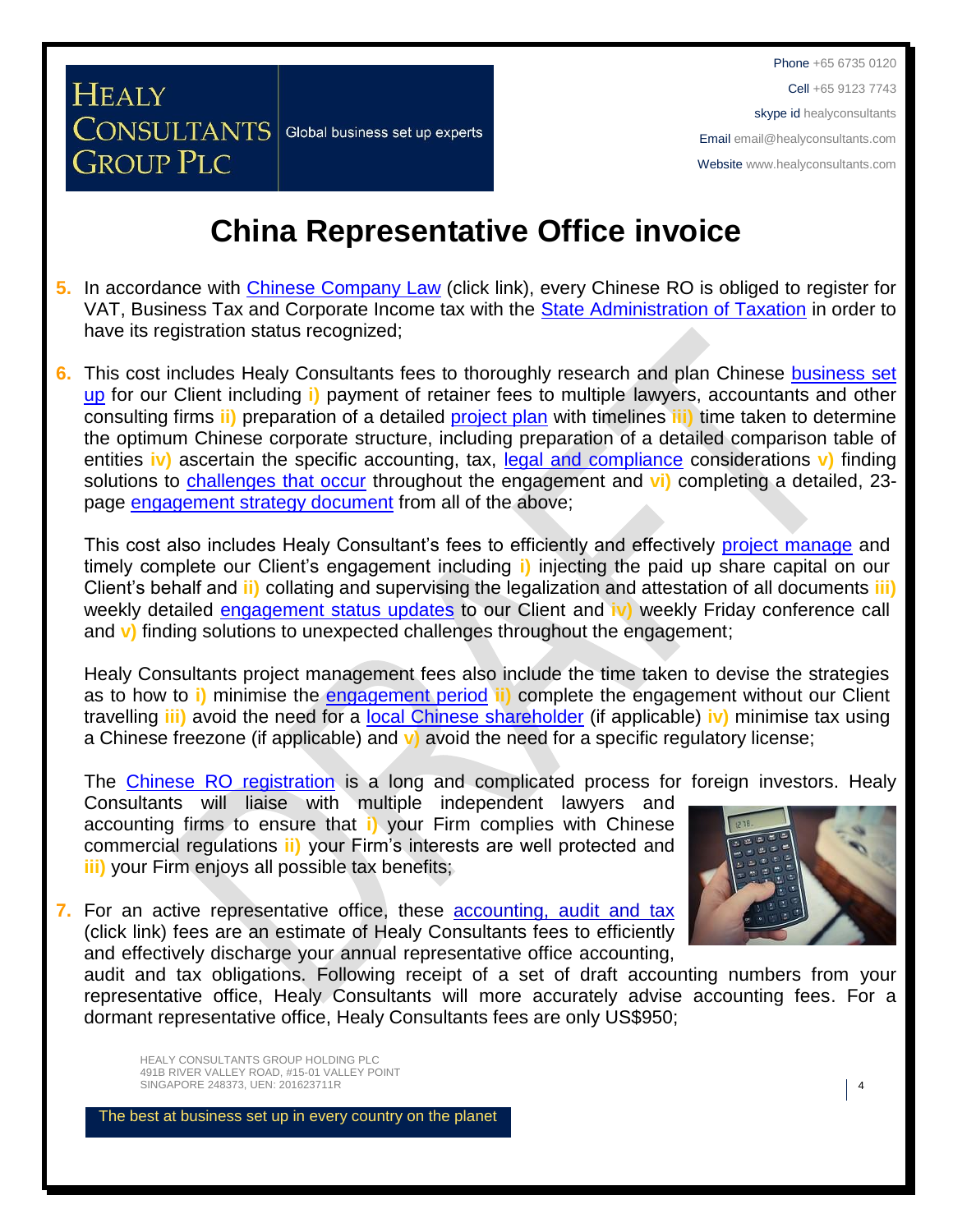## **China Representative Office invoice**

- **8.** All fees quoted in this invoice correspond to fees quoted [on Healy Consultants' website.](http://www.healyconsultants.com/company-registration-fees/) Please review this invoice carefully to identify errors. During the rush of the business day, it is possible that Healy Consultants inadvertently made fee calculation errors, typing errors or omitted services or omitted historic fee payments from Clients. In the unfortunate event you identify invoice errors, please revert to me directly re the same. I apologize in advance if I or my staff made invoice errors;
- **9.** Assuming our Clients re-engage Healy Consultants in year 2, this fee is an estimate of the fees payable next year, 12 months after the date of representative office registration;
- **10.**The fees quoted in this invoice are a prediction of the fees required to efficiently and effectively complete this engagement in a timely manner. If during the engagement Healy Consultants realizes that the project is more complex than anticipated, requiring a large additional investment of time, my Firm will revert to request additional fees. If Healy Consultants completes the engagement faster and more easily than expected, Healy Consultants is happy to refund some fees to our Client;
- **11.**Representative office business activities are limited to **i)** market research **ii)** Client after sales support and **iii)** promoting the business of the parent company and **iv)** research and development. The Representative office must register for GST and pay taxes on its expenses instead of incomes. A Representative office can **i)** lease office premises and **ii)** but cannot issue sales invoice to Clients' nor **iii)** sign local sales;
- **12.**Engage Healy Consultants to [project manage](http://www.healyconsultants.com/project-manage-engagements/) business set up in every country on the planet. We are the best in the [world](http://www.healyconsultants.com/best-in-the-world/) at what we do, timely completing the  $A$  to  $Z$  of every country engagement;
- **13.**In accordance with [Chinese Company Law](http://www.china.org.cn/government/laws/2007-06/06/content_1207345.htm) (click link), there is no minimum issued share capital required for a Chinese representative office. To optimize engagement efficiency and minimize delays, Healy Consultants is happy to deposit these funds on behalf of our Clients;
- 14. It is compulsory for every China RO to appoint a Supervisor. To minimize complexity, Healy Consultants recommends our Client appoint one staff member already in China. If our Client is uncomfortable or unable to adopt this strategy, Healy Consultants will provide nominee services. Our annual fee for the same is US\$4,800 per nominee;

HEALY CONSULTANTS GROUP HOLDING PLC 491B RIVER VALLEY ROAD, #15-01 VALLEY POINT SINGAPORE 248373, UEN: 201623711R **5** 

**HEALY** 

**GROUP PLC** 

**CONSULTANTS** Global business set up experts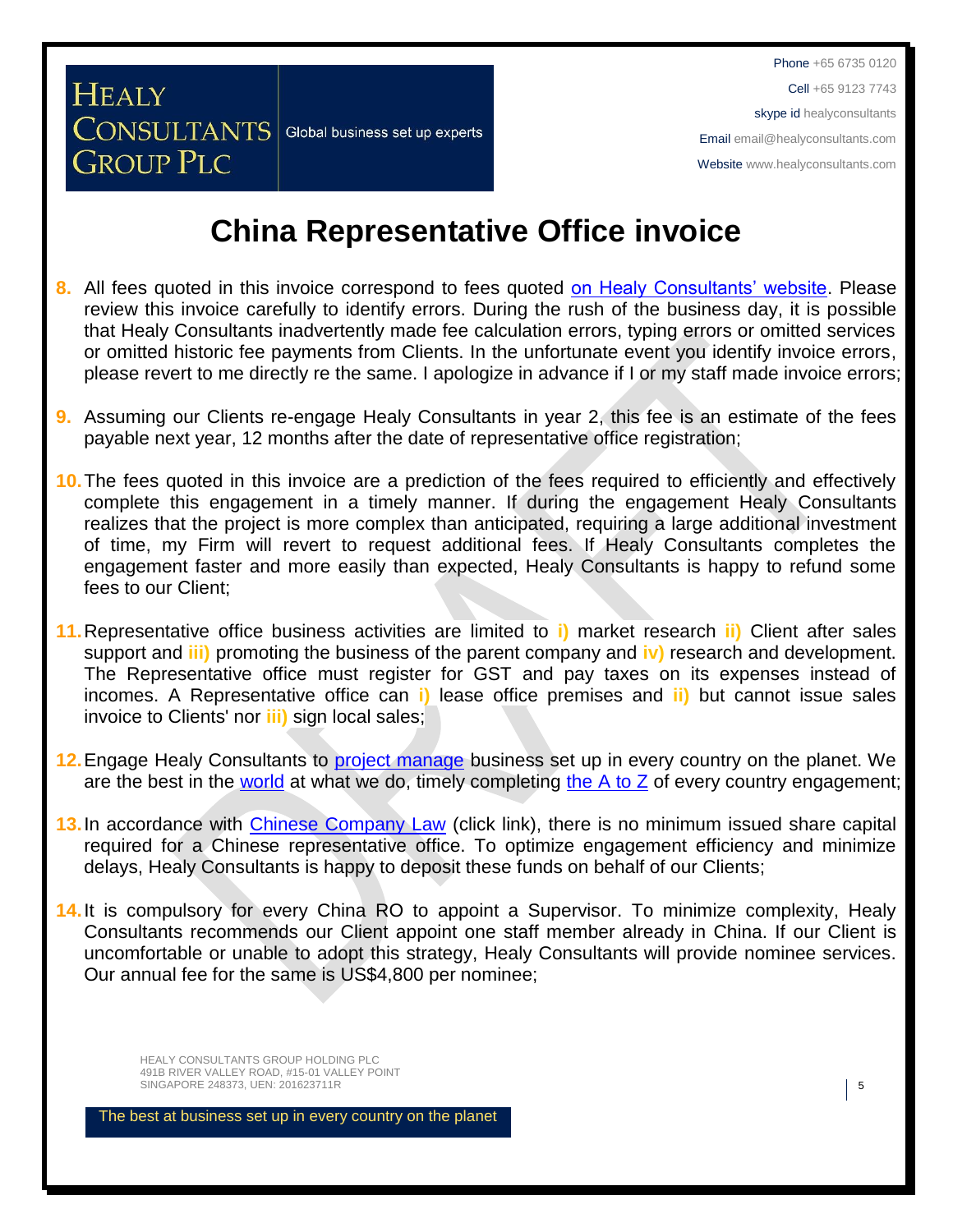## **China Representative Office invoice**

- **15.**It is important our Clients are aware of their personal and corporate tax obligations in their country of residence and domicile. Let us know if you need Healy Consultants help to clarify your local and international annual tax reporting obligations;
- **16.**Depending on our Client's business and nationality, the Chinese Government may require a special regulatory license to carry on your business in the country. Healy Consultants will assist our Client secure license approval; there may be additional engagement fees. However, the Government enjoys ultimate power of approval of RO registration and business licenses;
- **17.**If our Client and Healy Consultants properly plan this engagement, our Clients' will *not* have to travel during this engagement. Healy Consultants will efficiently and effectively and aggressively complete RO registration and corporate bank account opening in a timely manner without our Client's presence. Instead, our Client will need to **i)** sign and get documents legalized in the embassy in their country of origin and **ii)** courier the originals to Healy Consultants office;

**CONSULTANTS** Global business set up experts

**HEALY** 

**GROUP PLC** 



- 18. If required, Healy Consultants will be pleased to assist your Firm to secure employee [visa](http://www.healyconsultants.com/china-company-registration/formation-support-services/) approvals. Our fee is US\$3,950 for the first employee, US\$2,950 for the second employee, US\$1,950 per employee thereafter. Our employee visa fees include preparation of a quality visa application and submitting to the correct Government immigration officers. The Government enjoys ultimate power of approval of visa applications. Consequently, guaranteed success is outside of Healy Consultants' control. What is inside our control is the preparation and submission of a high quality visa application that maximizes the likelihood of visa approval;
- **19.**Monthly, quarterly and mid-year Government obligations include monthly and quarterly payroll reporting. If you need our help, Healy Consultants can complete monthly Government reporting for a monthly fee of US\$860. Healy Consultants monthly support will include **i)** receive in dropbox the monthly invoices from our client **ii)** label monthly bank statement transactions **iii)** preparation and submission of VAT returns and **iv)** submission of monthly employee payroll reporting;
- **20.**During the engagement, shareholders and directors' documents may need to be translated into the local language; before the Government and Bank approves RO registration and corporate bank account opening respectively. Consequently, our Client should budget for possible additional translation and embassy attestation fees. Either our Client or Healy Consultants can complete this administrative task;

HEALY CONSULTANTS GROUP HOLDING PLC 491B RIVER VALLEY ROAD, #15-01 VALLEY POINT SINGAPORE 248373, UEN: 201623711R **6**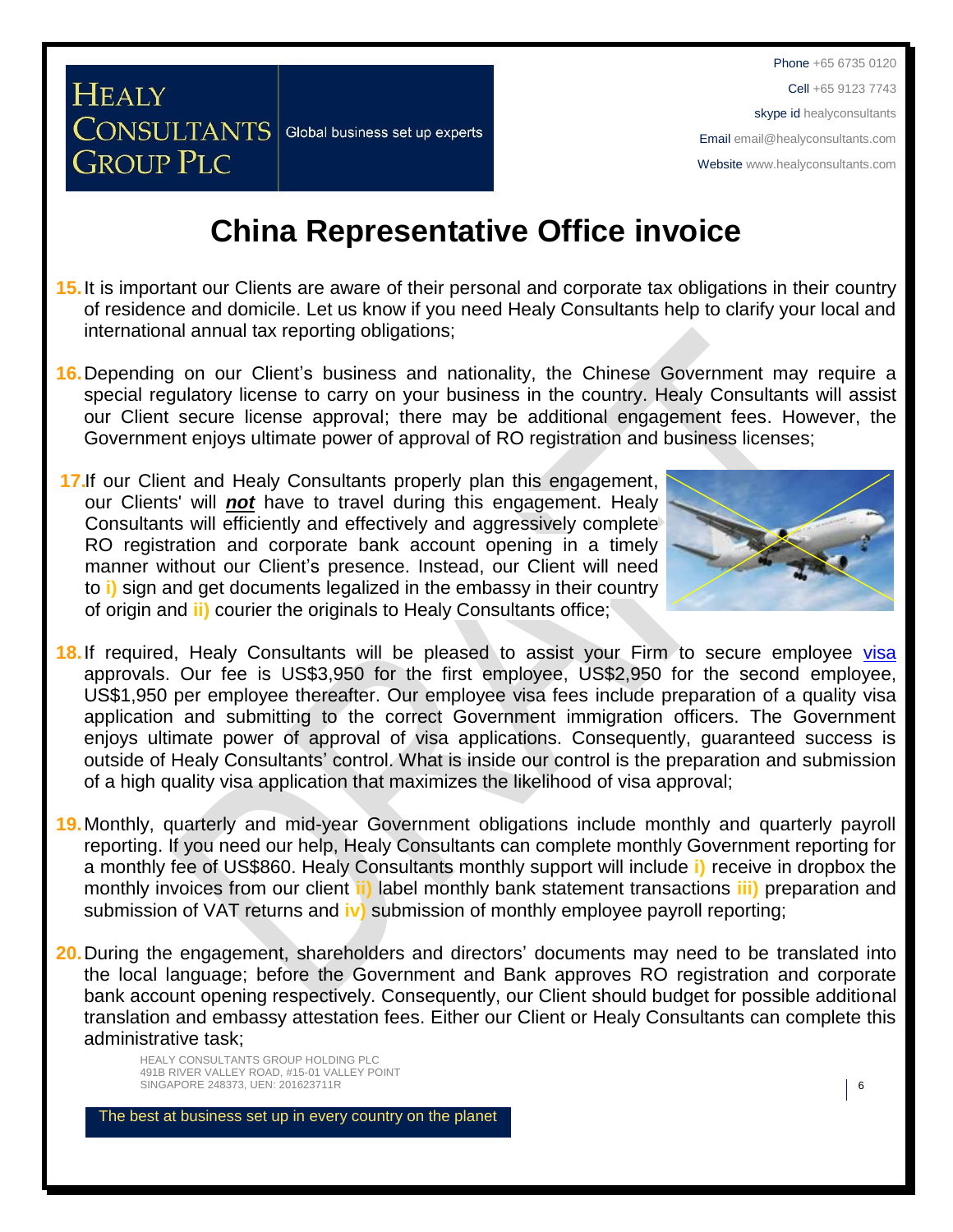Phone +65 6735 0120 Cell +65 9123 7743 skype id healyconsultants Email [email@healyconsultants.com](mailto:EMAIL@HEALYCONSULTANTS.COM)

Websit[e www.healyconsultants.com](http://www.healyconsultants.com/)

# **China Representative Office invoice**

As always, Healy Consultants will negotiate with all third parties to eliminate or reduce additional engagement costs. For transparency purposes, all third party fee payments will be supported by original receipts and invoices. Examples of possible third party payments include **i)** embassy fees **ii)** notary public costs **iii)** official translator fees;

- **21.** During the annual renewal engagement with our Client, our in-house Legal and [Compliance Department](http://www.healyconsultants.com/about-us/key-personnel/cai-xin-profile/) reviews the quality and completeness of our Client file. Consequently, Healy Consultants may revert to our Client to ask for more up to date [due diligence documentation;](http://www.healyconsultants.com/due-diligence/)
- **22.**Some of our Clients' require an [immediate country](http://www.healyconsultants.com/turnkey-solutions/) solution. With this strategy, within a day Healy Consultants can supply our Client **i)** an existing dormant Chinese company number and **ii)** an already approved Chinese corporate bank account number and **iii)** a business address. Turnkey solutions are attractive to those entrepreneurs who wish to immediately close a country deal, sign a contract or invoice a customer;
- 23. As stipulated on our [business website](http://www.healyconsultants.com/) and in section 3 of our engagement letter, Healy Consultants will only commence the engagement following **i)** settlement of our fees and **ii)** completion and signing of our legal engagement letter;
- 24. Healy Consultants will only register your representative office after 75% of due diligence [documentation](http://www.healyconsultants.com/due-diligence/) is received by email. Healy Consultants will only open a corporate bank account after 100% of the Client's original due diligence documentation is received by courier;
- **25.**To assist our Clients to minimize foreign exchange costs, we offer the payment in SG\$, Euro, Pounds or US\$. Kindly let me know in which currency your Firm prefers to settle our fees and I will send an updated invoice, thank you;
- 26. Some of our Clients engage Healy Consultants to [recruit](http://www.healyconsultants.com/corporate-outsourcing-services/how-we-help-our-clients-recruit-quality-employees/) local employees. We have a lot of experience in this area and we are quite skilled at securing quality candidates for our Clients;
- 27. To efficiently and effectively complete your engagement in a timely manner, we recommend your Firm transfers these funds to Healy Consultants corporate bank account. Thereafter, our Incorporation and Banking Team will aggressively advance your engagement, providing your Firm daily feedback as to engagement status. I would be grateful if you email us the bank transfer advice slip to enable my Accounting Department to accurately and timely identify bank receipts:

HEALY CONSULTANTS GROUP HOLDING PLC 491B RIVER VALLEY ROAD, #15-01 VALLEY POINT SINGAPORE 248373, UEN: 201623711R 7

**HEALY** 

**GROUP PLC** 

**CONSULTANTS** Global business set up experts